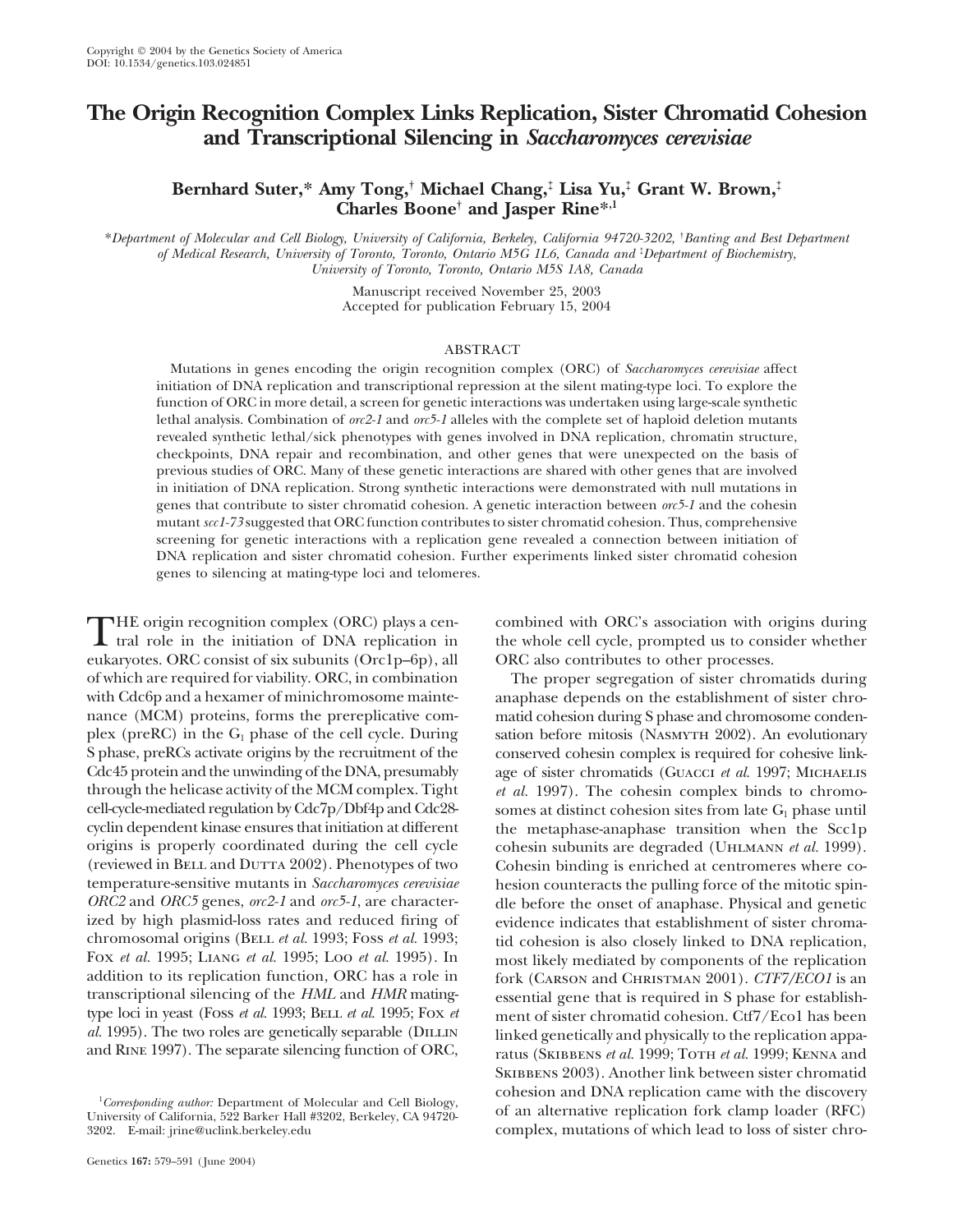matid cohesion (MAYER *et al.* 2001). The Ctf4 protein nourseothricin (clonNAT, Werner BioAgents) was amplified<br>transference originally identified through its binding to DNA from plasmid pFA6::natMX4 using primers MX5' (5' from plasmid pFA6::natMX4 using primers MX5 (5-AGATC polymerase α (MILES and FORMOSA 1992). Mutation of TGTTTAGCTCGCTCGCAA ports (TGTTCGAA polymerase α (MILES and FORMOSA 1992). Mutation of  $T$ GTTTCGTCGCAA ports (TGTTCGAC on polymerase α (MILES and FORMOSA 1992). Mutation of CGTATCCTGCCCTCTGGATACCTTCCAGGGAGATAAGA<br>CTF4 also leads to a cohesion defect (HANNA *et al.* 2001). ATTCGAGCTCGTTTAAACTGGA-3' MX3'-orc5 contains 45 Likewise, a nucleotidyl-transferase activity (polymerase  $\sigma$ ) bp of complementary sequence from the ORC5 stop codon.<br>that is encoded by *TRF4* and *TRF5* contributes to sister DNA (10 ng) of the two fragments was combine that is encoded by *TRF4* and *TRF5* contributes to sister DNA (10 ng) of the two fragments was combined and ampli-<br>fied using primers 5'-orc5-top and MX3'-orc5. The *orc2-1* allele chromatid cohesion (WANG *et al.* 2000). These proteins may<br>contribute to the passage of the replication fork through a<br>cohesion site (see CARSON and CHRISTMAN 2001). Fi-<br>nally, the pol2-12 mutation in DNA polymerase  $\varepsilon$ causes a cohesion defect, providing a direct connection tGAGCTCATCAGACGTTTTTCAGT-3'; MX5', 5'-AGATCTG<br>
TTTAGCTTGCCTCG-3'; MX3'-orc2', CTAGCAAGCCTAGT between sister chromatid cohesion and a replicative<br>polymerase (EDWARDS *et al.* 2003). Interesting links be-<br>tween cohesion and condensation of chromosomes to<br>the epigenetic inheritance of transcriptional states have<br>the the epigenetic inheritance of transcriptional states have the PCR reaction. PCR fragments were purified using the emerged in different organisms (reviewed in HAGSTROM QIAEX protocol and transformed in the starting strain f emerged in different organisms (reviewed in HAGSTROM and MEYER 2003). For example, in *Schizosaccharomyces* synthetic generic array analysis (Y2454: MATO mg112::MPATp-<br>
pombe, the high concentration of Scc1 protein at centro-<br>
meres requires stable heterochromatin formation

lish functional relationships between genes (GUARENTE<br>1993; HARTMAN *et al.* 2001). In a previous synthetic<br>lethal/sick interactions were confirmed by tetrad analysis at<br>lethal screen for genes that are required for viabi lated on the basis of the lethality of the double-mutant were confirmed by tetrad dissection and growth at 23° and combinations (HARDY 1996). Strong genetic interactions  $30^{\circ}$ , which are semipermissive temperatures for combinations (HARDY 1996). Strong genetic interactions<br>between ORC and other replication genes have also been<br>observed, but none of these studies approached genetic<br>observed, but none of these studies approached genetic<br>o observed, but none of these studies approached genetic strains for the confirmation of the results. A minimum of 10 saturation of possible interactions (LIANG *et al.* 1995; tetrads were dissected from each cross. Some res

To provide a more comprehensive view of the pro-<br>**Exact strains:** The genotypes of all yeast strains used are in Ta-<br>**Yeast strains:** The genotypes of all yeast strains used are in Tacesses linked to ORC and presumably therefore to ori-<br>gins of DNA replication, we used the synthetic genetic<br>genetic distribution of the synthetic genetic distribution of the synthetic genetic<br>array (SGA) methodology to s ble mutants between ORC genes and the deletion collec-<br>
products were purified using the QIAEX buffer desalting pro-<br>
tocol and transformed into a diploid strain derived from tion of nonessential genes. As expected, synthetic ge-<br>notic interactions were seen between OPC mutants and mating of JRY4012 and JRY3009. Gene disruption in haploid netic interactions were seen between ORC mutants and<br>mating of JK14012 and JK15009. Gene disruption in napiod<br>mutations in genes involved in DNA replication. How-<br>types. The *scc1-73::TRP1* allele was from strain ROY1063. ever, the combined network of interactions for ORC  $\frac{1}{2}$  gregants from crosses with ROY1063 were tested for an intact and other replication mutants reveals an extended link HMR-I silencer by PCR. and other replication mutants reveals an extended link *HMR-I* silencer by PCR.<br>among replication initiation, sister chromatid cohesion. **Plasmid-loss assay:** To measure plasmid-loss rates, plasmids among replication initiation, sister chromatid cohesion, **Plasmid-loss assay:** To measure plasmid-loss rates, plasmids<br>chromatin structure, checkpoint control and DNA repair. pDK243 and pDK368-7 (HOGAN and KOSHLAND 1992) w chromatin structure, checkpoint control, and DNA repair.<br>
Finally, new links were uncovered between the establish-<br>
Finally, new links were uncovered between the establish-<br>
ment of sister chromatid cohesion and transcrip

to strains marked for SGA, the *orc5-1* allele was amplified from GFP (*URA3*-5'NLStetR-SuperGlowGFP-*ADH-T::LEU2::leu2-3,112*).<br>plasmid pJR1759 (*orc5-1* clone in pRS414) using a forward The K2524 construct was integrated plasmid pJR1759 (*orc5-1* clone in pRS414) using a forward The K2524 construct was integrated into JRY4012 to generate<br>primer that is complementary to the first 25 bp of the *ORC5* JRY7468.JRY7469,JRY7470, and JRY7471 were primer that is complementary to the first 25 bp of the *ORC5* JRY7468. JRY7469, JRY7470, and JRY7471 were generated from open reading frame (5'-orc5-top, 5'-ATGAATGTGACCACTC JRY7468 with JRY4285 (*orc5-1*) and ROY1063 (*sc* open reading frame (5'-orc5-top, 5'-ATGAATGTGACCACTC JRY7468 with JRY4285 (*orc5-1*) and ROY1063 (*scc1-73*). To CGGAAG-3') and a reverse primer annealing 184 bp down- mark the *URA3* locus, these strains were transformed CGGAAG-3<sup>'</sup>) and a reverse primer annealing 184 bp downstream from the stop codon (3-orc5-TEF, GGGACGAGGCA plasmid pXH122 (p306tetO2X224 ChV-38; He *et al.* 2000) AGCTAAACAGATCTCTAGTGGACTGAATTAATAACGGT). that was linearized with *Eco*RV. Cells from overnight cultures

*CTF4* also leads to a cohesion defect (Hanna *et al.* 2001). ATTCGAGCTCGTTTAAACTGGA-3. MX3-orc5 contains 45 GGAAGACTTTGT-3'; MX5'-orc2, Gggacgaggcaagctaaacagatc synthetic genetic array analysis (Y2454: *MAT* $\alpha$  *mfaI* $\Delta$ ::*MFA1pr*screening procedure with the marked *orc2-1* and *orc5-1* alleles<br>was done essentially as described previously (Tong *et al.* 2001). Synthetic lethal interactions have been used to estab-<br>h functional relationships between genes (GUARENTE Double-mutant selection was done at 23°, 26°, and 30° for spectively. Positive results from the synthetic lethal screens 1::natMX4 strain was crossed with the haploid  $\alpha$  collection tetrads were dissected from each cross. Some results from the *orc2-1* screen were also confirmed by random spore analysis Loo *et al.* 1995; KROLL *et al.* 1996; Zou *et al.* 1997). *orc2-1* screen were also confirmed <br>To provide a more comprehensive view of the pro-<br>as described by Tong *et al.* (2004).

except that growth in nonselective medium was for 9 or 10 generations at 30°.

**Sister chromatid cohesion assay:** Tet repressor-green fluo-MATERIALS AND METHODS rescent protein (GFP)/Tet operator repeat constructs were used to visualize the *URA3* region on chromosome V (MICHAELIS **Synthetic genetic array analysis:** To transfer the *orc5-1* allele *et al.* 1997). TetR-GFP was expressed from K3524/yplac128tetR-<br>strains marked for SGA, the *orc5-1* allele was amplified from GFP (*URA3-*5'NLStetR-Super The nourseothricin-MX4 that confers resistance to the antibiotic were diluted to  $A_{600} \sim 0.1$  and grown for 3 hr at 31<sup>°</sup> in SC-Ura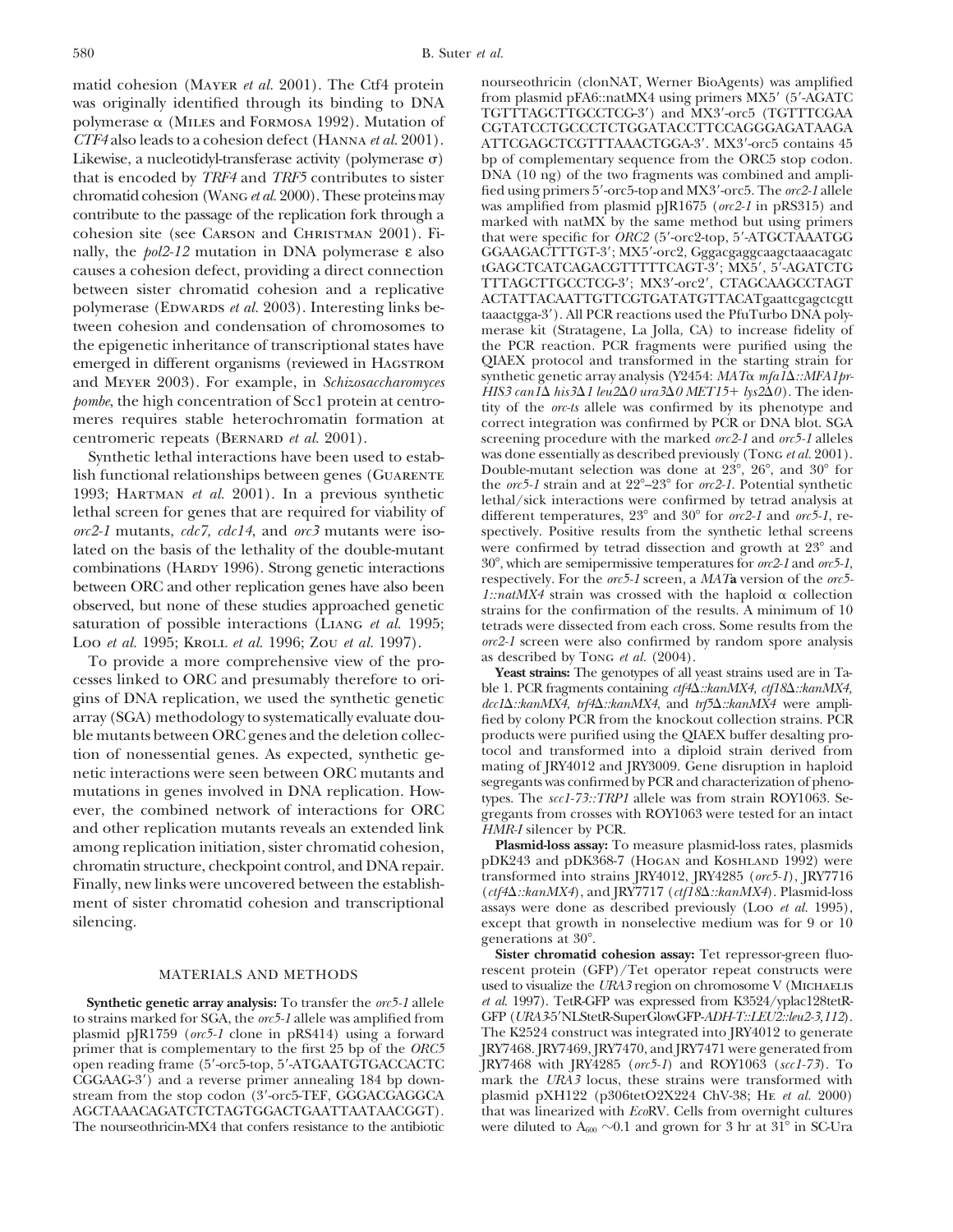## **TABLE 1**

| Strain         | Genotype                                                                                                                   | Source <sup>a</sup>   |
|----------------|----------------------------------------------------------------------------------------------------------------------------|-----------------------|
| Y2454          | MATα his3Δ1 leu2Δ0 lys2Δ ura3Δ0 can1Δ mfa1Δ::MFA1pr-HIS3                                                                   | C. Boone              |
| JRY3009        | MATα ade2-1 his 3-11,15 leu2-3,112 trp1-1 ura 3-1                                                                          | W303-1B; R. Rothstein |
| [RY4012]       | $MATA$ his 3-11,15 leu2-3,112 lys $2\Delta$ trp1-1 ura 3-1                                                                 |                       |
| IRY4125        | $W303$ MAT $\alpha$ ade2-1 orc2-1                                                                                          |                       |
| <b>IRY4250</b> | W303 $MAT\alpha$ ade2-1 orc5-1                                                                                             |                       |
| JRY4249        | W303 <i>MAT</i> α <i>lys2</i> Δ <i>orc5-1</i>                                                                              |                       |
| <b>IRY4285</b> | W303 MATa $lys2\Delta$ orc5-1                                                                                              |                       |
| ROY1063        | W303 $MAT\alpha$ lys2 $\Delta$ scc1-73::TRP1 HMR $\Delta I$                                                                | R. Kamakaka           |
| <b>IRY4555</b> | W303 $MAT\alpha$ ade2-1 orc5-1R                                                                                            |                       |
| JRY5329        | W303 MAT <sub>a ade2-1</sub> HMR::2EDA                                                                                     | D. Shore              |
| <b>IRY3371</b> | W303 MATa ade2-1 $\Delta Ahmr::TRP1$                                                                                       | D. Shore              |
| JRY3372        | W303 MATa ade2-1 ΔAhmr::TRP1 rap1-12::LEU2                                                                                 | D. Shore              |
| <b>IRY4441</b> | W303 MATa lys2∆ ura3∆::LEU2 TEL-VII-L::TRP1::URA3                                                                          |                       |
| <b>JRY4470</b> | W303 MATa ade2-1 ura3 $\Delta$ ::LEU2 TEL-VII-L::URA3::TRP1 sir2 $\Delta$ ::LEU2                                           |                       |
| JRY5475        | $MAT\alpha$ HMRa- $e^{**}$ cdc44-5::URA3(cs) ade2 his3 trp1 leu2 ura3 lys2                                                 |                       |
| JRY6115        | W303 <i>MAT</i> α <i>TELVII-L::URA3 TEL-V-R::ADE2</i>                                                                      | P. Kaufman            |
| <b>IRY7459</b> | $Y2454$ orc5-1::natMX                                                                                                      |                       |
| <b>IRY7460</b> | $Y2454$ orc2-1::natMX                                                                                                      |                       |
| JRY7461        | MATa his3 $\Delta$ 1 leu2 $\Delta$ 0 lys2 $\Delta$ ura3 $\Delta$ 0 can1 $\Delta$ mfa1 $\Delta$ ::MFA1p-HIS3 orc5-1::natMX4 |                       |
| <b>IRY7463</b> | W303 MAT <b>a</b> ade2-1 ctf4 $\Delta$ ::kanMX4                                                                            |                       |
| JRY7464        | W303 MATa ade2-1 $dccl\Delta::kanMX4$                                                                                      |                       |
| JRY7465        | W303 MATa ade2-1 ctf18 $\Delta$ ::kanMX4                                                                                   |                       |
| JRY7466        | W303 MATa ade2-1 trf4 $\Delta$ ::kanMX4                                                                                    |                       |
| JRY7467        | W303 MATa ade2-1 trf5 $\Delta$ ::kanMX4                                                                                    |                       |
| JRY7468        | W303 MATa lys2∆ K3524/p128tetR-GFP::LEU2::leu2-3,112                                                                       |                       |
| JRY7469        | W303 MATa lys2∆ K3524/p128tetR-GFP::LEU2::leu2-3,112 orc5-1                                                                |                       |
| JRY7470        | W303 MATa lys2∆ K3524/p128tetR-GFP::LEU2::leu2-3,112 scc1-73::TRP1                                                         |                       |
| JRY7471        | W303 MATa lys2 $\Delta$ K3524/p128tetR-GFP::LEU2::leu2-3,112 scc1-73::TRP1 orc5-1                                          |                       |
| JRY7473        | W303 MATa ade2-1 TEL-VII-L::URA3 TEL-V-R::ADE2 ctf4∆::kanMX4                                                               |                       |
| JRY7474        | W303 MATa ade2-1 TEL-VII-L::URA3 TEL-V-R::ADE2                                                                             |                       |
| JRY7475        | W303 MATa ade2-1 TEL-VII-L::URA3 TEL-V-R::ADE2 ctf184::kanMX4                                                              |                       |
| JRY7476        | W303 MATa lys2∆ orc5-1 K3524/p128tetR-GFP::LEU2::leu2-3,112 pXH122::URA3::ura3-1                                           |                       |
| JRY7477        | W303 MATa lys2∆ orc5-1 K3524/p128tetR-GFP::LEU2::leu2-3,112 pXH122::URA3::ura3-1                                           |                       |
| <b>IRY7478</b> | W303 MATa lys2∆ scc1-73::TRP1 K3524/p128tetR-GFP::LEU2::leu2-3,112                                                         |                       |
|                | $pXH122::URA3::ura3-1$                                                                                                     |                       |
| JRY7479        | W303 MATa lys2∆ orc5-1 scc1-73::TRP1 K3524/p128tetR-GFP::LEU2::leu2-3,112                                                  |                       |
|                | pXH122::URA3::ura3-1                                                                                                       |                       |
| JRY7480        | W303 MATa ade2-1 HMR::2EDA ctf4∆::kanMX4                                                                                   |                       |
| JRY7481        | W303 MATa ade2-1 HMR::2EDA                                                                                                 |                       |
| JRY7482        | W303 MATa ade2-1 HMR::2EDA ctf4 $\Delta$ ::kanMX4 orc5-1R                                                                  |                       |
| JRY7483        | W303 MATa ade2-1 HMR::2EDA orc5-1R                                                                                         |                       |
| JRY7484        | W303 MATa ade2-1 HMR::2EDA ctf4 $\Delta$ ::kanMX4 rap1-12::LEU2                                                            |                       |
| JRY7485        | W303 MATα ade2-1 HMR::2EDA ctf4Δ::kanMX4                                                                                   |                       |
| JRY7486        | W303 MATa ade2-1 HMR::2EDA rap1-12::LEU2                                                                                   |                       |
| JRY7488        | W303 MATa ade2-1 ∆Ahmr::TRP1 ctf4∆::kanMX4                                                                                 |                       |
| JRY7489        | W303 MATa ade2-1 ∆Ahmr::TRP1 ctf4∆::kanMX4 rap1-12::LEU2                                                                   |                       |
| JRY7497        | W303 MATα lys2Δ TEL-VII-L-TRP1-URA3 ctf4Δ::kanMX4                                                                          |                       |
| JRY7498        | W303 MATa $lys2\Delta$ ura3 $\Delta$ ::LEU2 TEL-VII-L::TRP1::URA3 ctf4 $\Delta$ ::kanMX4                                   |                       |
| JRY7499        | W303 MATa lys2∆ TEL-VII-L-TRP1-URA3 ctf18∆::kanMX4                                                                         |                       |
| <b>JRY7500</b> | W303 MATα lys2Δ TEL-VII-L-TRP1-URA3 ctf18Δ::kanMX4 ura3Δ::LEU2                                                             |                       |
| JRY7501        | W303 MATa lys2∆ TEL-VII-L-TRP1-URA3 dcc1∆::kanMX4 ura3∆::LEU2                                                              |                       |
| <b>IRY7502</b> | W303 MATα lys2Δ TEL-VII-L-TRP1-URA3 dcc1Δ::kanMX4 ura3Δ::LEU2                                                              |                       |
| <b>IRY7716</b> | W303 MATa $lys2\Delta ctf4\Delta$ :: $kanMX4$                                                                              |                       |
| JRY7717        | W303 MATa $lys2\Delta ctf4\Delta$ :: $kanMX4$                                                                              |                       |
| JRY7719        | W303 MATα ade2-1 HMR::2EDA ctf18Δ::kanMX4                                                                                  |                       |

*<sup>a</sup>* Strains in our laboratory collection that were obtained from others are indicated.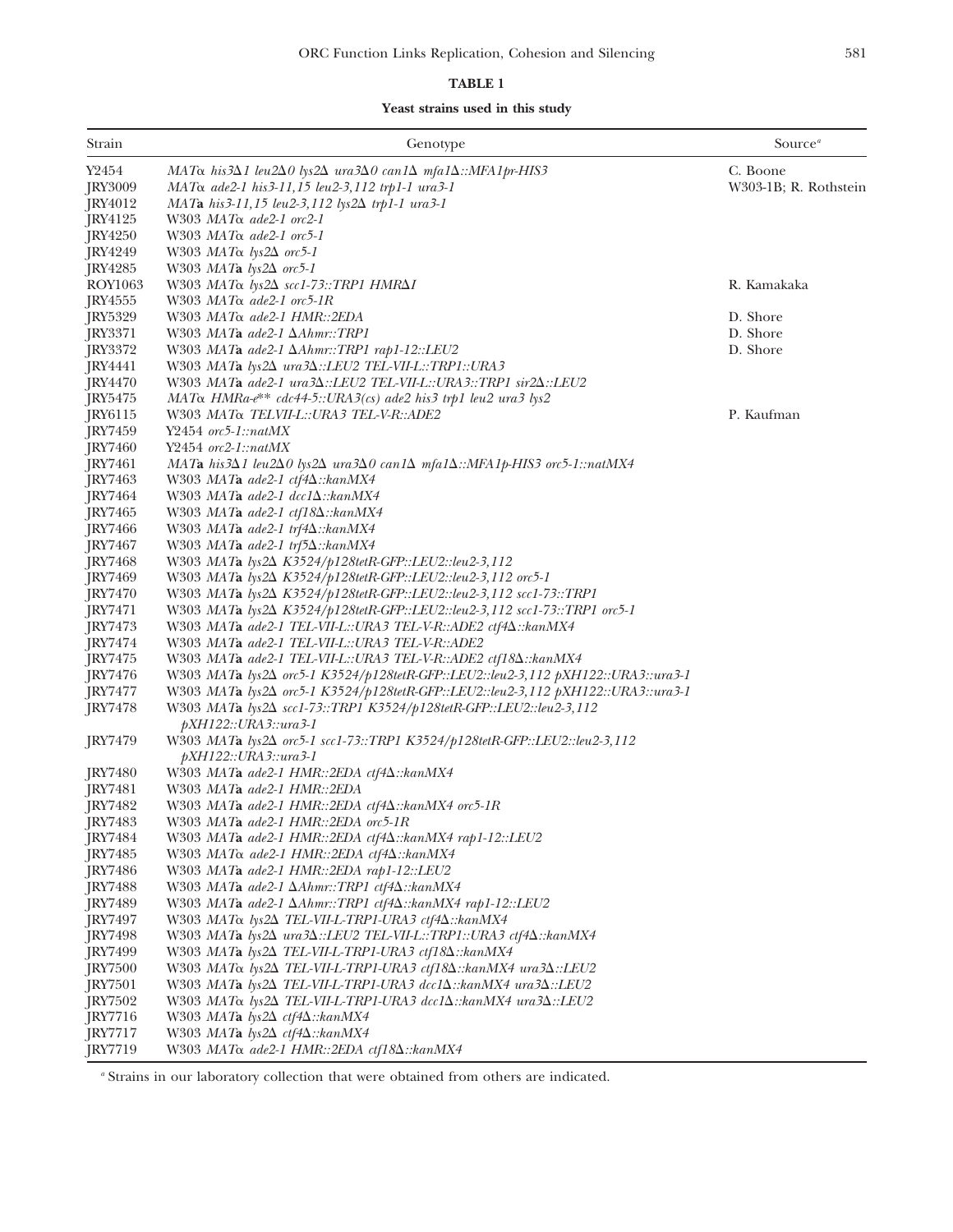or YPD. To monitor sister chromatid cohesion in  $G_2/M$  phase,<br>cells were transferred to  $A_{600}$  0.2 in YPD + 15  $\mu$ g/ml nocodaformaldehyde for 10 min at  $4^{\circ}$ . Samples were washed twice with 1 ml ice-cold phosphate-buffered saline and sonicated rested cells. Microscopy was done using a Nikon Eclipse E600

*ctf4* $\Delta$ ::*kanMX4*, *ctf18* $\Delta$ ::*kanMX4*, and *dcc1* $\Delta$ ::*kanMX4* in the *W303* background. To assay silencing at *HMR*, strain JRY5329 analyzed for development of red or pink color after 3 days at 30° and 3 additional days at 4°. To assay telomeric silencing telomere *V-L* were grown to  $A_{600} \sim 1$  in YPD and plated on SC

tify large networks of interacting genes (Tong *et al.* found to be only slightly sick in combination with *orc2-1* 2001). This success prompted the application of this (*rad9* $\Delta$  and *rad24* $\Delta$ ; Table 2) or were not picked up in method to genes involved in the initiation of DNA repli- the *orc-ts* screens (*chk1* $\Delta$ , *mec*3 $\Delta$ , *rad17* $\Delta$ , and *ddc1* $\Delta$ ). cation. Applying the synthetic genetic array methodol- Other double-mutant combinations with *orc-ts* muogy, we found 38 genes that show reduced growth with tants revealed connections that were not anticipated. *orc2-1* (Figure 1A). Interactions from the synthetic lethal For example, *FUN30* is a member of the Swi/Snf2 family, screens were retested by either tetrad dissection or ran- whose other members play a role in chromatin remodeldom spore analysis, with sample data shown for *orc2-1* ing. Another possible link between replication and chroand  $\alpha r$ <sup>5-1</sup> combined with  $\alpha r$ <sup>1</sup> (Figure 1B). More in- matin remodeling was revealed by the interaction with teracting genes were recovered in the *orc2-1* screen than *ISW1*, an Snf2-related chromatin-remodeling factor. in the *orc5-1* screen (Table 2). However, all results from Factors that have a role in the deposition of nucleothe *orc5-1* screen were also found in the *orc2-1* screen. somes onto newly replicated DNA were also prominent This complete overlap suggests that both Orc2p and in the screens with *orc2-1*, *orc5-1*, and other replication Orc5p function in only one essential process. Lower mutants. Furthermore, different genes that have a role recovery of interactions with *orc5-1* was in part due to in histone modification were also identified, thus strengthminor differences in the conditions of the screens using ening a link between replication and chromatin assemthe two mutants and, perhaps, due to *orc2-1* being more bly or function. Growth defects in *orc-ts* strains were defective than  $orc5-1$  at some temperatures. The results  $\qquad$  observed in combination with a null allele of the NAD<sup>+</sup>of the ORC screens overlapped extensively with those dependent histone deacetylase gene *HST3* and its parafrom the synthetic lethal screens with *cdc45-1* and *cdc7-1* log *HST1*. Interestingly, a synthetic sick interaction was *al.* 2004). Considering the occurrence of false-negative the  $sum1\Delta$  mutation. *SUM1* encodes a repressor of midresults from the robotic screen, the overlap could be dle meiotic genes and requires the deacetylase activity even more extensive. Thus, the pattern of synthetic le- encoded by *HST1* for its function (XIE *et al.* 1999). thal interactions clearly supported the common view Several genes that have no known role in the replication that the major role of ORC is in DNA replication. process but have established roles in other cellular pro-

cells were transferred to A<sub>600</sub> 0.2 in YPD + 15  $\mu$ g/ml nocoda-<br>zole and arrested for ~2.5 hr at 31°. To control for aneuploidy,<br>cells were arrested at A<sub>600</sub> ~0.2 in YPD + 5  $\mu$ g/ml  $\alpha$ -factor for of genes that colle 2.5 hr at 31°. Aliquots (0.9 ml) were fixed with 100  $\mu$ 1 37.5% roles. A subset of these synthetic interactions can be formaldehyde for 10 min at 4°. Samples were washed twice understood in light of the known function of with 1 ml ice-cold phosphate-buffered saline and sonicated<br>for 10 sec. After the second wash, the pellets were resuspended<br>in 200 µ phosphate-buffered saline and GFP dots were directly<br>analyzed by fluorescence microscopy. with two GFP dots was compared to the total number of ar-<br>rested cells. Microscopy was done using a Nikon Eclipse E600 replication mutants become dependent on double-strandmicroscope, a Nikon ×100 Plan Apo phase objective, and a break repair by homologous recombination (HARTWELL Hamamatsu digital camera C4742-95. Slides were coded dur-<br>and SMTH 1085). Hence the synthetic lethality between Hamamatsu digital camera C4/42-95. Slides were coded durated and SMITH 1985). Hence the synthetic lethality between<br>ing scoring so that the scorer was blind to the genotype of<br>the sample.<br>Silencing assays: All silencing a **Silencing assays:** All silencing assays were done with ably reflected an inability to rescue stalled or collapsed  $f4\Delta::kanMX4$ ,  $ct[18\Delta::kanMX4$ , and  $dc1\Delta::kanMX4$  in the replication forks by recombination mechanisms. MRC1 *W303* background. To assay silencing at *HMR*, strain JRY5329 encodes a mediator of the DNA replication checkpoint<br>with *HMR*::2*EDA* replacing *HMR*a was used (SUSSEL *et al.* and binds to Cdc45p as does the Tof1 protei The deletion strains containing *ADE2* at the *HMR* locus were thetic lethal interactions between mutations in *MRC1* analyzed for development of red or pink color after 3 days at and *TOF1* and *ore-ts* mutants may reflec 30° and 3 additional days at 4°. To assay telomeric silencing<br>for the CRA3-TRP1 reporter at telomere VII-L, cultures were<br>grown to A<sub>600</sub> ~0.5 in liquid YPD medium and spotted in fivefold<br>serial dilutions on SC, SC + 0.1% SC-TRP plates. Strains containing the *ADE2* reporter gene at by an active role of Mrc1p in the replication process telomere *VL* were grown to  $A_{600} \sim 1$  in YPD and plated on SC (OSBORN and ELLEDGE 2003). Strong intera medium to obtain 100–200 colonies per plate. Photographs were *orc-ts* mutations were also found with a deletion of *CSM3*<br>taken after 3 additional days at 4°. that encodes a newly identified component of the replication checkpoint (Tong *et al.* 2004). Compared with the replication checkpoint, DNA damage checkpoint RESULTS mutants that exhibit reduced viability in combination Synthetic genetic array analysis has been used to iden- with other replication mutants (see Figure 1C) were

(Figure 1C), which are described elsewhere (Tong *et* also found when *orc5-1* and *orc2-1* were combined with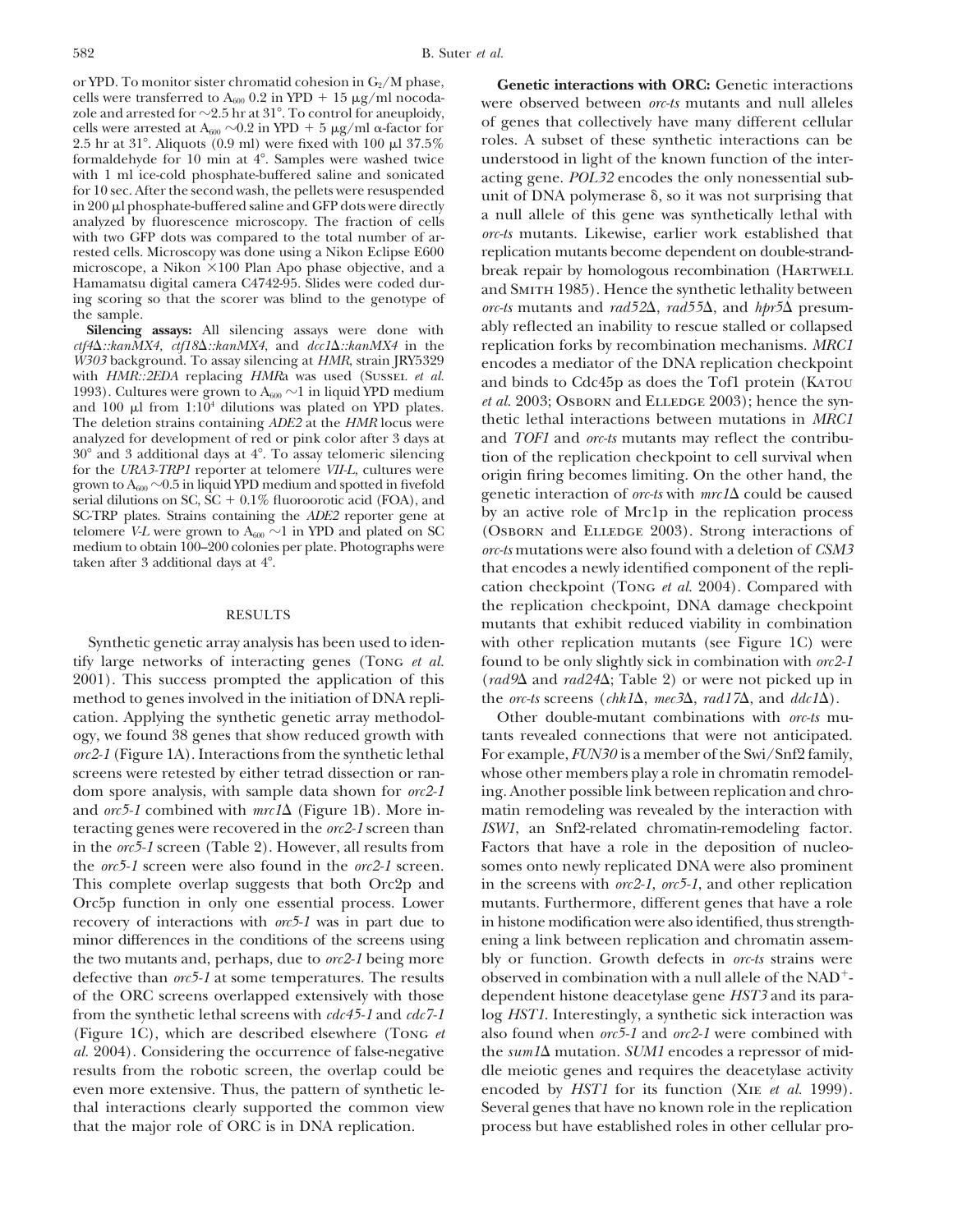

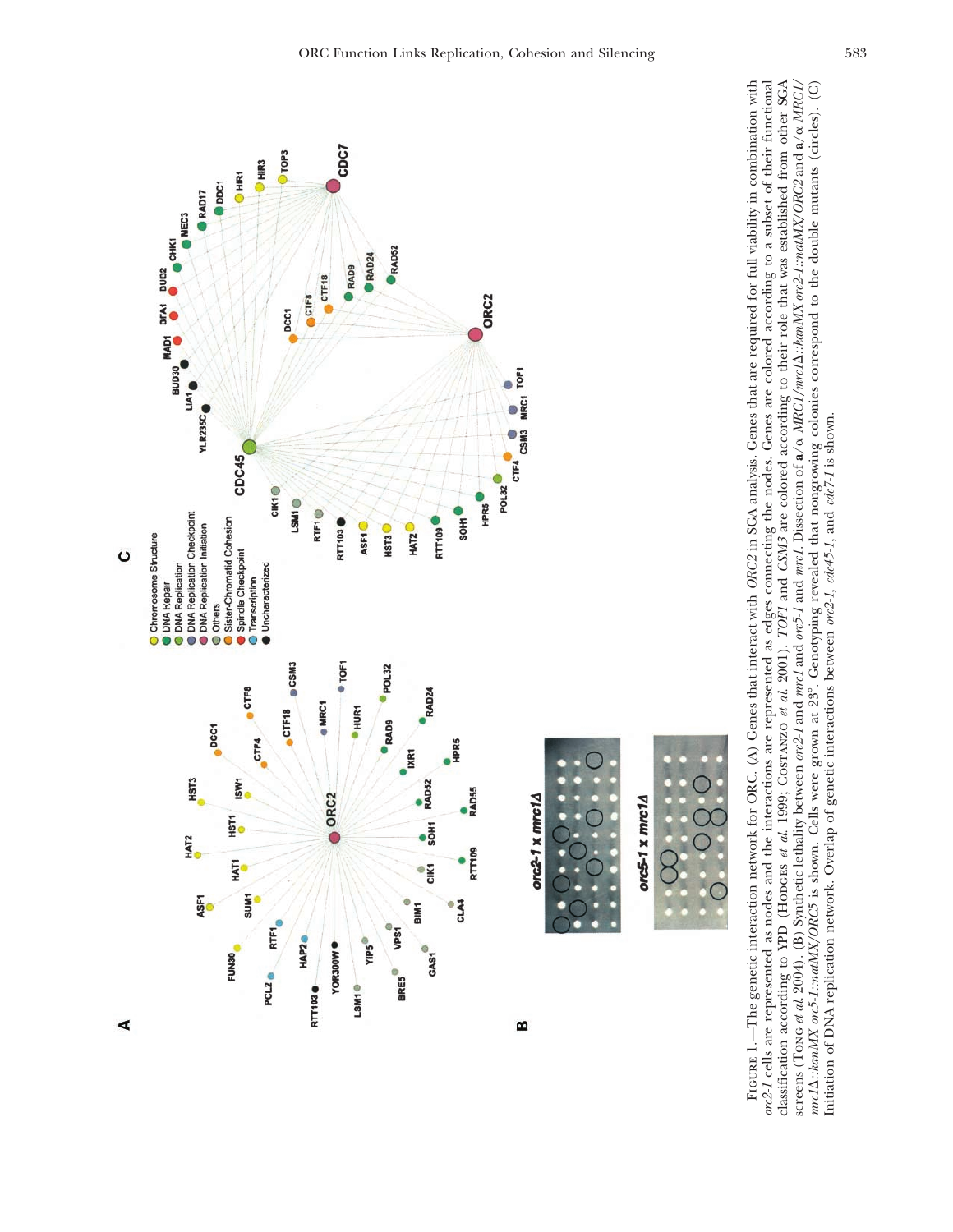### 584 B. Suter *et al.*

### **TABLE 2**

**Confirmation of** *orc2-1* **and** *orc5-1* **screens**

| Bait                    | Gene             | Systematic name | <b>RSA</b> | Tetrad                                | Gene function              |
|-------------------------|------------------|-----------------|------------|---------------------------------------|----------------------------|
| $orc2\hbox{-}1$         |                  | YOR300W         | <b>SS</b>  | <b>SS</b>                             | Uncharacterized            |
| $orc2-1$                | ASF1             | YJL115W         | <b>SL</b>  |                                       | Chromosome structure       |
| $\alpha$ <sup>2-1</sup> | BIM1             | YER016W         | <b>SL</b>  |                                       | Others                     |
| $\alpha$ <sup>2-1</sup> | BRE5             | YNR051C         | <b>SS</b>  |                                       | Uncharacterized            |
| $\alpha$ <sup>2-1</sup> | CIK1             | YMR198W         | SS         |                                       | Others                     |
| $\alpha$ <sup>2-1</sup> | CLA4             | <b>YNL298W</b>  | SL         |                                       | Others                     |
| $\alpha$ <sup>2-1</sup> | CSM3             | YMR048W         | SL         |                                       | DNA replication checkpoint |
| $\alpha$ <sup>2-1</sup> | CTF18            | YMR078C         | SL         | $SL^a$                                | Sister chromatid cohesion  |
| $\alpha$ <sup>2-1</sup> | CTF4             | <b>YPR135W</b>  |            | $SL^a$                                | Sister chromatid cohesion  |
| $\alpha$ <sup>2-1</sup> | CTF8             | YHR191C         |            | $SL^a$                                | Sister chromatid cohesion  |
| $\alpha$ <sup>2-1</sup> | DCC1             | YCL016C         | SL         | $SL^a$                                | Sister chromatid cohesion  |
| $\alpha$ <sup>2-1</sup> | <i>FUN30</i>     | YAL019W         | <b>SS</b>  | SL                                    | Chromosome structure       |
| $\alpha$ <sup>2-1</sup> | GAS1             | YMR307W         | SS         | <b>SS</b>                             | Others                     |
| $\alpha$ <sup>2-1</sup> | HAP2             | YGL237C         | <b>SS</b>  |                                       | Transcription              |
| $\alpha$ <sup>2-1</sup> | <i>HAT1</i>      | YPL001W         | <b>SS</b>  | <b>SS</b>                             | Chromosome structure       |
| $\alpha$ <sup>2-1</sup> | HAT2             | YEL056W         | <b>SL</b>  | <b>SS</b>                             | Chromosome structure       |
| $\alpha$ <sup>2-1</sup> | HPR5             | YJL092W         | SS         | $SL^a$                                | DNA repair                 |
| $\alpha$ <sup>2-1</sup> | <i>HST1</i>      | YOL068C         |            | $SS^a$                                | Chromosome structure       |
| $orc2-1$                | HST3             | YOR025W         | <b>SS</b>  | <b>SS</b>                             | Chromosome structure       |
| $\alpha$ <sup>2-1</sup> | <i>HUR1</i>      | YGL168W         | <b>SS</b>  |                                       | Uncharacterized            |
| $\alpha$ <sup>2-1</sup> | <i>ISW1</i>      | YBR245C         | <b>SS</b>  | <b>SS</b>                             | Chromosome structure       |
| $orc2-1$                | <i>IXR1</i>      | YKL032C         | <b>SS</b>  | SL                                    | DNA repair                 |
| $\alpha$ <sup>2-1</sup> | LSM1             | YJL124C         | SS         |                                       | Others                     |
| $\alpha$ <sup>2-1</sup> | <i>MRC1</i>      | YCL060C         | <b>SL</b>  | <b>SL</b>                             | DNA replication checkpoint |
| $orc2-1$                | PCL <sub>2</sub> | YDL127W         |            | SS                                    | Transcription              |
| $\alpha$ <sup>2-1</sup> | POL32            | YJR043C         | <b>SL</b>  | SL                                    | DNA replication            |
| $\alpha$ <sup>2-1</sup> | RAD24            | <b>YER173W</b>  | SS         |                                       | DNA repair                 |
| $\alpha$ <sup>2-1</sup> | RAD52            | YML032C         | SS         | <b>SS</b>                             | DNA repair                 |
| $\alpha$ <sup>2-1</sup> | RAD55            | YDR076W         | SS         |                                       | DNA repair                 |
| $\alpha$ <sup>2-1</sup> | RAD9             | <b>YDR217C</b>  | <b>SS</b>  |                                       | DNA repair                 |
| $\alpha$ <sup>2-1</sup> | <i>RTF1</i>      | YGL244W         |            | <b>SS</b>                             | Transcription              |
| $\alpha$ <sup>2-1</sup> | <i>RTT103</i>    | <b>YDR289C</b>  | SS         |                                       | Chromosome structure       |
| $orc2-1$                | <i>RTT109</i>    | YLL002W         |            | <b>SL</b>                             | Chromosome structure       |
| $\alpha$ <sup>2-1</sup> | <i>SOH1</i>      | YGL127C         | SS         |                                       | DNA repair                 |
| $\alpha$ <sup>2-1</sup> | <i>SUM1</i>      | YDR310C         | SS         | $SS^a$                                | Chromosome structure       |
| $\alpha$ <sup>2-1</sup> | <i>TOF1</i>      | <b>YNL273W</b>  | <b>SS</b>  | SL                                    | DNA replication checkpoint |
| $orc2-1$                | VPS1             | YKR001C         | SS         |                                       | Others                     |
| $\alpha$ <sup>2-1</sup> | YIP5             | YGL161C         | <b>SS</b>  | SS                                    | Others                     |
| $\alpha$ <sup>5-1</sup> | CIK1             | YMR198W         |            | <b>SS</b>                             | Others                     |
| $\alpha$ <sup>5-1</sup> | CSM3             | YMR048W         |            | SL                                    | DNA replication checkpoint |
| $\alpha$ <sup>5-1</sup> | CTF18            | YMR078C         |            | $\mathrm{SL}^{\mathit{a},\mathit{b}}$ | Sister chromatid cohesion  |
| $orc5-1$                | CTF4             | <b>YPR135W</b>  |            | $\mathrm{SL}^a$                       | Sister chromatid cohesion  |
| $orc5-1$                | CTF8             | YHR191C         |            | $\mathrm{SL}^a$                       | Sister chromatid cohesion  |
| $orc5-1$                | DCC1             | YCL016C         |            | $SL^a$                                | Sister chromatid cohesion  |
| $orc5-1$                | <b>FUN30</b>     | YAL019W         |            | $SS^b$                                | Chromosome structure       |
| $orc5-1$                | HAT1             | YPL001W         |            | $SS^b$                                | Chromosome structure       |
| $orc5-1$                | HAT2             | YEL056W         |            | SS                                    | Chromosome structure       |
| $orc5-1$                | HPR5             | YJL092W         |            | $SS^a$                                | Chromosome structure       |
| $orc5-1$                | HST1             | YOL068C         |            | $SS^{a,b}$                            | Chromosome structure       |
| $orc5-1$                | HST3             | YOR025W         |            | SL                                    | Chromosome structure       |
| $orc5-1$                | <i>ISW1</i>      | <b>YBR245C</b>  |            | $SS^b$                                | Chromosome structure       |
| $orc5-1$                | MRC1             | YCL061C         |            | SL                                    | DNA replication checkpoint |
| $orc5-1$                | RAD55            | YDR076W         |            | <b>SS</b>                             | DNA repair                 |
| $orc5-1$                | <i>RTT103</i>    | YDR289C         |            | <b>SS</b>                             | Chromosome structure       |
| $orc5-1$                | <i>SUM1</i>      | YDR310C         |            | $SS^{a,b}$                            | Chromosome structure       |

Confirmation of synthetic lethal interactions by random spore analysis (RSA) and tetrad dissection. SL, synthetic lethal; SS, synthetic sick.

*<sup>a</sup>* These interactions were also confirmed in the *W303* background.

*<sup>b</sup>* These interactions were found only in the *orc2-1* screens, but were also confirmed for *orc5-1.*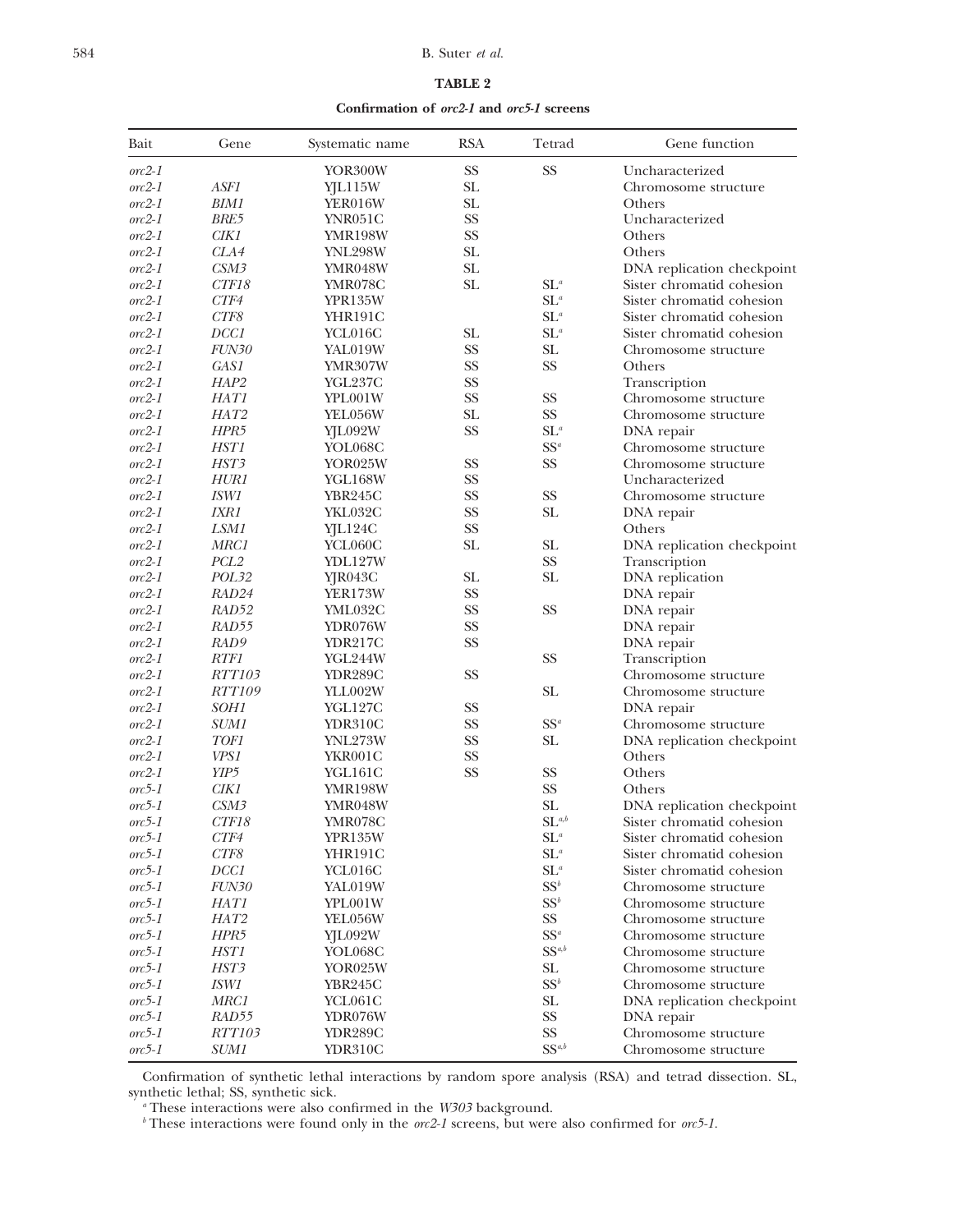

Figure 2.—*orc-ts* mutants and other initiation mutants genetically interacted with genes that are involved in sister chromatid cohesion. (A) Genetic interaction of *CTF18* and *DCC1* components of the alternate RFC and *CTF4* with *orc5-1* and *orc2-1*. Strains JRY7463 (*ctf4*), JRY7464 (*dcc1*), and JRY7465 (*ctf18*) were crossed with JRY4125 (*orc2-1*) and JRY4250 (*orc5-1*) and dissected. Dissection plates were grown at  $30^{\circ}-31^{\circ}$  for *orc5-1* and 23° for *orc2-1*. Double mutants (circles) were compromised for growth. (B) Genetic interactions of *cdc6-1* and *mcm2-1* with sister chromatid cohesion genes. Y2454 with *mcm2-1::natMX4* or *cdc6-1::natMX4* were crossed with strains of the deletion strain collection. *cdc6-1* crosses were grown at 25° and *mcm2-1* at 30°. Double mutants (circles) and *cdc6-1* or *mcm2-1* single mutants (squares) are indicated. (C) Synthetic lethality between *orc5-1* and *cdc44-5* mutation in the *RFC1* subunit. Cross between JRY5475 (*cdc44-5*) and JRY4249 (*orc5-1*) is shown. Tetrads were grown at 30° for 3 days. Circles denote position of expected double mutants. (D) Cross between JRY7466 (*trf4*) and JRY4250 (*orc5-1*) and JRY7467 (*trf5*) and JRY4250 (*orc5-1*). Double mutants (circles) and *trf4* single mutants (squares) are indicated. Tetrads were grown at  $31^\circ$  for 3 days.

cesses [*e.g.*, *LSM1* in mRNA capping (Tharun *et al.* 2000) netic interactions of *orc-ts* alleles with components of and *CIK1* and *BIM1* in microtubule function (Page and one alternative RFC complex that replaces the canonical SNYDER 1992; SCHWARTZ *et al.* 1997)] also caused syn-<br>Rfc1 subunit (MAYER *et al.* 2001), we also analyzed the thetic sickness or lethality when combined with *orc2-1* genetic interaction between ORC and the canonical and *orc5-1*. The synthetic lethal screens also revealed interac- Rfc1 subunit gene, *RFC1*. The combination of the *cdc44-5* tions of  $cdc45-1$  and  $cdc7-1$  with  $mad\Delta$  and  $bfa1\Delta$ , which mutation in *RFC1* with  $orc5-1$  was lethal (Figure 2C). are involved in the spindle checkpoint mechanism (see Previously, genetic interactions have linked *CTF4* and Lew and Burke 2003). Activation of the spindle check- *CTF18* genes with components of the replication fork point at restrictive temperature by *orc-ts* and other repli- (Hanna *et al.* 2001). To determine whether the genetic cation mutations has been shown previously (GARBER interactions with initiation mutants revealed a role of and Rine 2002). *CTF4* and *CTF18* in the initiation of DNA replication,

Among the especially strong interactors with *orc5-1* or tain one (pDK243) or eight ARS1 sequences (pDK368-7) *orc2-1* alleles were null alleles of genes that are involved (Hogan and Koshland 1992). In *orc-ts* strains that have in the establishment of sister chromatid cohesion dur- a defect in the initiation of DNA replication, a high ing S phase. These genetic interactions included *CTF4* plasmid-loss rate of plasmid pDK243 containing one and three genes, *CTF8, CTF18*, and *DCC1*, that encode ARS is suppressed by the addition of multiple ARSs (Fox subunits of the alternate RFC complex that is important *et al.* 1995). No suppression of plasmid loss by multiple for sister chromatid cohesion (Figure 2A). The double- ARSs was found in  $\frac{cf_4\Delta}{\Delta}$  and  $\frac{cf_1\delta\Delta}{\Delta}$  strains. Plasmid-loss mutant segregants grew to microcolonies that consisted rates for pDK243 and pDK368-7 were 9.4 and 13.1% for of large budded cells. Strong genetic interactions of *ctf4*, 16.3 and 18.8% for *ctf18*, 16.5 and 1.8% for with *cdc6-1* and *mcm2-1* (Figure 2B) and *cdc45-1* and *cdc7-1* Thus, by this assay, no link was found between *CTF4* (Figure 1C and data not shown). Given the strong ge- and *CTF18* and replication initiation.

**Links between ORC and sister chromatid cohesion:** plasmid-loss rates were measured using plasmids that con-*CTF* sister chromatid cohesion genes were also found *orc5-1*, and 0.3 and 0.07% for wild-type control strain.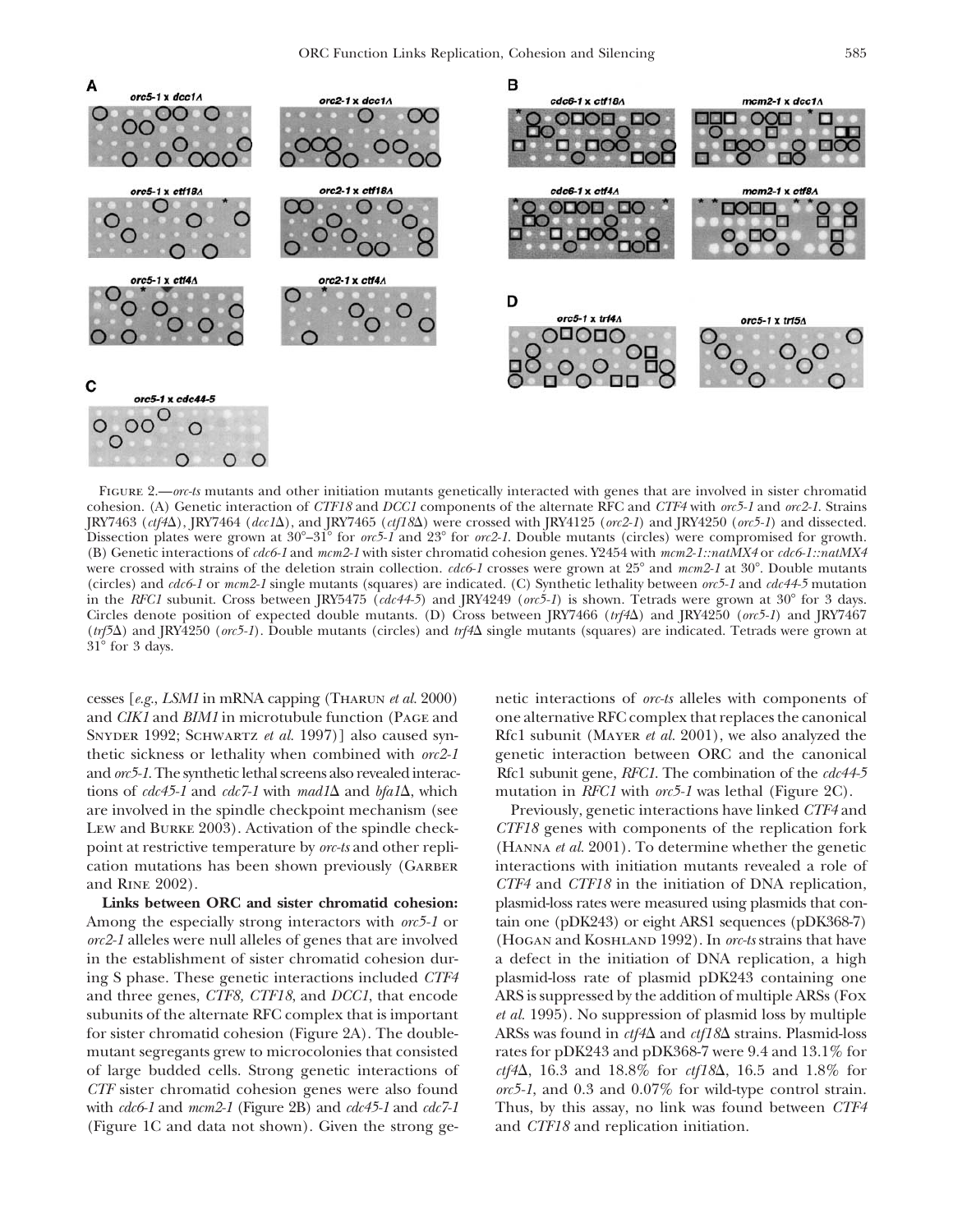

586 B. Suter *et al.*

Figure 3.—Effect of *orc5-1* mutation on sister chromatid cohesion. (A) A genetic interaction between *orc5-1* and *scc1-73*. Strains JRY7468–JRY7471 were grown to late-log phase and spotted in 10-fold dilutions on YPD. Plates were incubated for 2 days at  $23^{\circ}$ ,  $30^{\circ}$ ,  $31^{\circ}$ , and 37. (B) Visualization of chromosomal tet operator repeats by GFP in nocodazolearrested cells. (C) *orc5-1* enhanced cohesion defect of *scc1-73* at the *URA3* locus  $\sim$ 30 kb from *CEN-V*. Scoring was done for cells with two GFP dots *vs.* the total number of cells scored. A total number of  $\sim$ 1500 cells was scored for each strain in three independent trials. (D) Chromosome missegregation in *orc5-1* and  $\sec 1-73$  cells in  $\alpha$ -factor-arrested cells. A total of  $\sim$ 600–700 cells were counted.

*orc2-1* alleles with *ctf4* and mutants in the CTF18-Rfc *orc5-1* double mutant reflected a more severe cohesion complex, the *orc5-1* allele was also tested for genetic defect, strains expressing a tet repressor-GFP fusion prointeractions with two genes, *TRF4* and *TRF5*, that have tein and carrying tandem tet operator sequences inteoverlapping roles in sister chromatid cohesion (Wang grated at the *URA3* locus of chromosome V were used *et al.* 2000; EDWARDS *et al.* 2003). The *trf4 orc5-1* segre- to evaluate cohesion at a specific locus. Premature loss gants grew only slightly less well than the *trf4* \ single of sister chromatid cohesion in nocodazole-arrested mutants (Figure 2D). No genetic interaction was evident cells can be detected by the appearance of cells conbetween *orc5-1* and *trf5* (Figure 2D). The weaker or taining two GFP dots instead of one (Figure 3B). In nonexistent interactions between *orc-ts* mutations and three different experiments, the fraction of wild-type *trf4* $\Delta$  or *trf5* $\Delta$  mutations may reflect a less direct role cells arrested at  $G_2/M$  with nocodazole containing two for Trf4p and Trf5p in the coupling of sister chromatid GFP dots with tet operators at *URA3* was  $\sim$ 8%. In an cohesion with DNA replication. *scc1-73* strain, an elevated loss of sister chromatid cohe-

that the synthetic interaction between *orc-ts* mutations permissive temperature of 31 (Figure 3C). The *orc5-1* and mutations in sister chromatid cohesion genes did *scc1-73* double mutant exhibited a cohesion defect subnot seem to reflect roles for the cohesion proteins in stantially greater than that of the *scc1-73* single mutant replication initiation, we explored whether ORC might (29% of cells with two spots). Thus, reduced ORC funccontribute in some way to efficient sister chromatid cohe- tion enhanced the cohesion defect of*scc1-73* cells. A potension. The *orc5-1* allele was combined with the *scc1-73* muta- tial source of artifacts in this analysis would be an extra tion in the core cohesin complex. The *scc1-73* mutation copy of the chromosome containing the tet operator by itself leads to a precocious separation of sister chro- repeats. To determine whether the elevated level of cells matids before the onset of anaphase at its restrictive with two spots resulted from a cohesion defect or from temperature (Michaelis *et al.* 1997). Both *orc5-1* and the presence of an extra chromosome, chromosomes *scc1-73* have a restrictive temperature at 32–33. At 31, marked at the *URA3* locus were scored in cells that were both single mutants showed robust growth. However, growth of the *orc5-1 scc1-73* double mutant was compro- to contain only a single fluorescent dot, unless they mised at this temperature, whereas at 23° and 26°, the have a second copy of the marked chromosome. The *orc5-1 scc1-73* double mutant grows as well as the *orc5-1* frequency of  $G<sub>1</sub>$  cells containing two marked chromosingle mutant (Figure 3A). Thus, the combination of somes was low in all cases. Some chromosome missegre*orc5-1* and *scc1-73* revealed a synthetic growth defect at gation was observed in *scc1-73* and *scc1-73 orc5-1* strains the maximum permissive temperature.

Given the strong genetic interactions of *orc5-1* and To determine whether the reduced growth of the *scc1-73* **ORC function affects sister chromatid cohesion:** Given sion (16% cells with two spots) was evident at the semiarrested in  $G_1$  phase by  $\alpha$ -factor. These cells are expected  $(<5\%$ ; Figure 3D). However, the few G<sub>1</sub> cells with two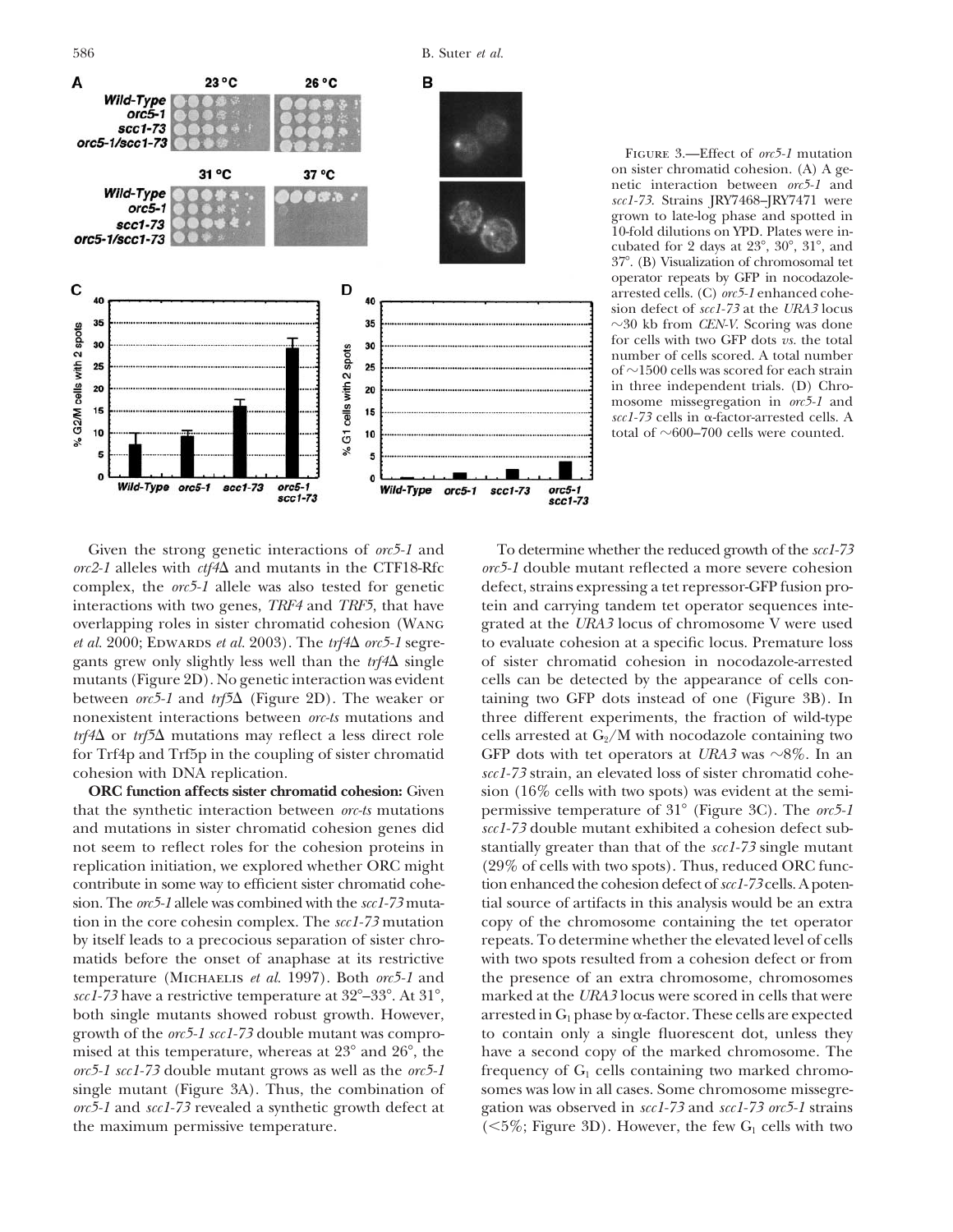ORC Function Links Replication, Cohesion and Silencing 587



Figure 4.—Sister chromatid cohesion genes affected silencing of matingtype loci. (A) Effects of  $ctf4\Delta$ , *ctf18*, and *orc5-1R* on the *ADE2* gene inserted at the *HMR* locus (*HMR::EDA2*). Cultures were grown to mid- $\log$  phase  $A_{600}$  ~1 and  $100 \mu l$  from  $1:10^4$  dilutions was plated on YPD plates.<br>Strains IRY7480-IRY7483 JRY7480–JRY7483 and JRY7719 contained the *HMR::2EDA* marker from JRY5329. The *orc5-1R* allele was derived from JRY4555. (B) Combined effect on silencing of *HMR::2EDA* by

 $ctf4\Delta$  and  $rap1-12$ . Cells were streaked on YPD at 30° for 3 days and then incubated at  $4^\circ$  for 3 additional days. Strains were JRY3371, JRY3372, JRY5329, JRY7484–JRY7486, JRY7488, and JRY7489.

number of chromosomes with two spots in G<sub>2</sub>/M phase gene in the opposite orientation with a weakened *HMR* that were therefore the consequence of a sister chroma- *E* silencer (*HMRB::ADE2*; not shown). Thus, *CTF4* and tid cohesion defect. *CTF18* contributed to silencing at the *HMR* locus.

cohesion during the replication process and could contranscriptional repression in  $ctf4\Delta$  and  $ctf18\Delta$  strains at the *HMR* locus, strains with *ADE2* inserted into *HMR* were used (*HMR::2EDA*; Figure 4). Complete repression (not shown). of the *ADE2* gene results in red colonies, whereas dere- To assay silencing at telomeres in cohesion mutants,

marked chromosomes could not account for the large served when  $\frac{cf}{4\Delta}$  and  $\frac{cf}{18\Delta}$  strains contained the *ADE2* 

A subtle cohesion defect was evident in the *orc5-1* single The roles of ORC in replication and silencing are mutant at semipermissive temperature (31°–32°) com- genetically separable (EHRENHOFER-MURRAY *et al.* 1995; pared to wild type. This small difference was reproduc- Dillin and Rine 1997). Strains containing the *orc5-1R* ible but not statistically significant. A similar result was allele are competent in initiation of DNA replication obtained for *orc2-1* cells arrested at semipermissive tem- but compromised in silencing *HMR*. An *orc5-1R* strain perature (not shown). Furthermore, we observed no that contains the *ADE2* gene at the *HMR* locus formed increase in the number of separated sister chromatids in colonies with red and pink sectors, which indicated *orc5-1* single mutants at the restrictive temperature of 36<sup>°</sup> switching between repressed and derepressed states. This (not shown). Thus, defective sister chromatid cohesion is phenotype is also observed in strains lacking the *ARS* not a major phenotype of *orc-ts* mutations. However, the consensus sequence in the *HMR E* silencer or in strains reduction in the permissive temperature and the enhanced with a mutation in the *RAP1* gene (Sussel *et al.* 1993). cohesion defect in the *orc5-1 scc1-73* double mutant re- When the *ctf4* $\Delta$  mutation was combined with *orc5-1R*, vealed some role of ORC in sister chromatid cohesion. the colonies were white, indicating complete derepres-**Sister chromatid cohesion genes and transcriptional** sion of *ADE2* (Figure 4A). Therefore, the effect of the *ctf4* $\Delta$ **silencing:** Silencing functions have been established for null mutation on transcriptional silencing was independifferent DNA replication genes, including *POL30*, dent of ORC. Similarly, *ctf4* led to an enhanced dere-*CDC44, POL2, CDC45, DPB4*, and *DPB11* (Ehrenhofer- pression of *HMR::2EDA* in combination with the *rap1-12* Murray *et al.* 1999; Zhang *et al.* 2000). Therefore, genes allele (Figure 4B). The pink and white colony color was with new roles in DNA replication that were identified caused by the growth defect in the mutants since singlein our screens could, in principle, also have potential and double-mutant colonies are red in strains without functions in silencing. Ctf4p and the alternative RFC *ADE2*. Furthermore, silencing in an *orc5-1R ctf4* double complex are thought to help establish sister chromatid mutant at the *HML* locus was also partially defective as judged by  $\alpha$ -factor confrontation assay. About 10% of nect establishment of cohesion with silencing. To study the double-mutant cells grew into small colonies after 14 hr at  $23^{\circ}$  in the presence of  $\alpha$ -factor, whereas all wildtype or single-mutant cells remained arrested by  $\alpha$ -factor

pression of *ADE2* produces white colonies, and partial strains were used that contained either the *URA3::TRP1* derepression produces pink colonies. The colony color reporter at telomere *VII-L* (Figure 5A) or the *ADE2* gene in *ctf4* colonies with the *HMR::2EDA* reporter was pink, at telomere *V-L* (Figure 5B). When strains containing whereas wild-type colonies were red (Figure 4A). Colo- *TELVII-L::URA3::TRP1* were assayed on 0.1% 5-FOA menies were also predominantly pink in a *ctf18* mutant dium, selecting against *URA3* function, *ctf4* strains did strain (Figure 4A). Derepression of *ADE2* was also ob- not grow, whereas  $\frac{cf18\Delta}{\Delta}$  and  $\frac{dc1\Delta}{\Delta}$  strains formed small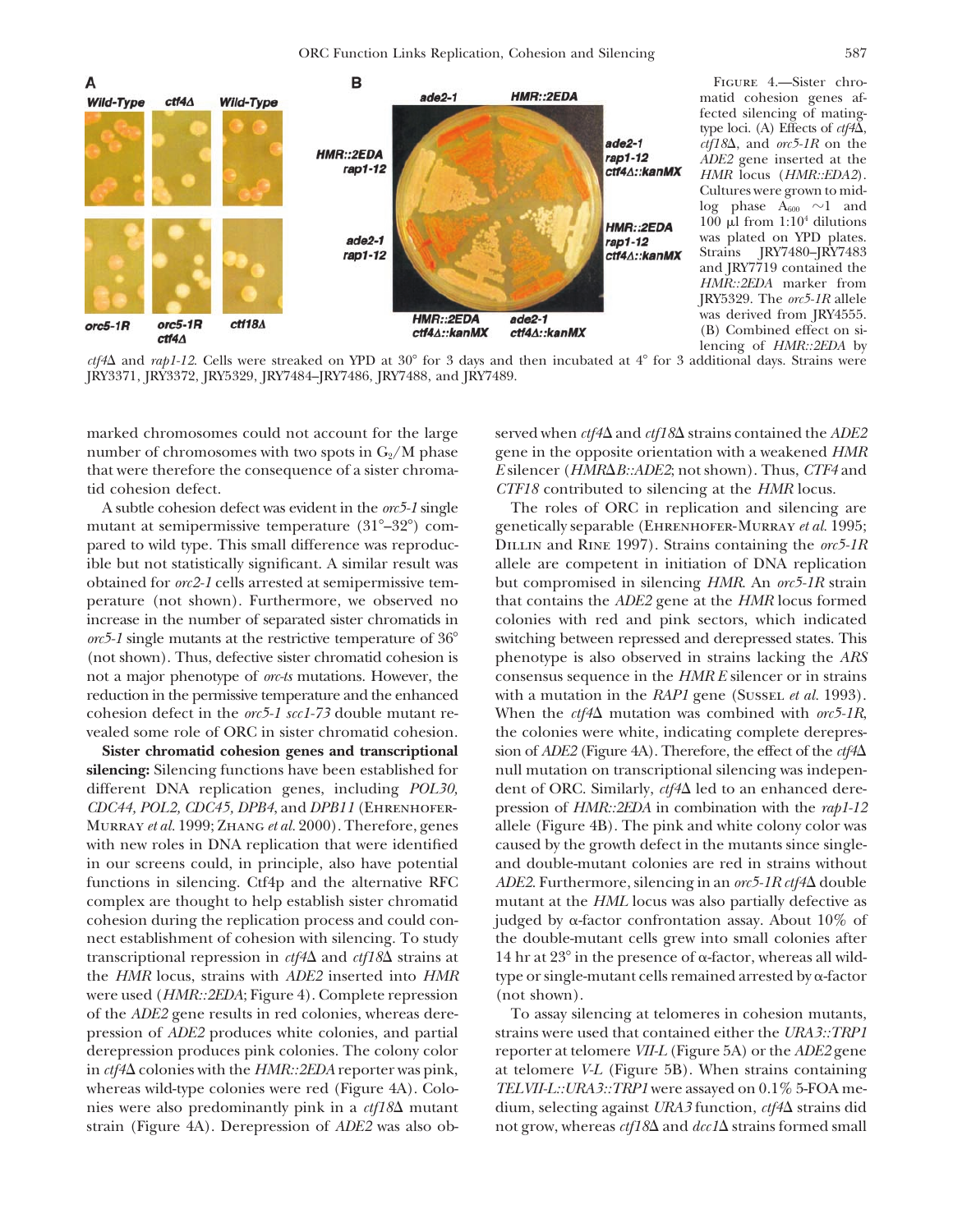

Figure 5.—Sister chromatid cohesion genes affect telomeric silencing. (A) Derepression of the telomeric *URA3* and *TRP1* genes. Strains JRY7497– JRY7502 were derived from crosses with JRY4441 containing the*URA3-TRP1* reporter construct at telomere *VII-R*. Control strain was *sir2* (JRY4470). For the assay, cells were grown to  $A_{600}$  0.5 in YPD medium and spotted in fivefold serial dilutions on SC containing 0.1% FOA, SC, and SC-TRP plates. (B) Derepression of the *ADE2* reporter gene at *telomere V-L*. Strains JRY7473–JRY7475 were derived from crosses of  $ctf4\Delta$  and  $ctf18\Delta$  strains with JRY6115. Cells were plated on SC medium from exponentially growing cultures of  $A_{600} \sim 1$ in YPD. Pictures were taken after 3 days at 30 and an additional 3 days at  $4^\circ$ .

cur by several mechanisms. Synthetic lethality that re- resulted in reduced viability at temperatures permissive sults from the combination of two temperature-sensitive for the individual mutations. These interactions did not mutations affecting the same essential process, such as appear to reflect a defect of cohesion mutants in replica-DNA replication, can be understood as too little residual tion initiation. Rather the reduced viability in an *orc5-1* activity to support growth. Indeed, most previous syn- *scc1-73* double mutant was likely caused by an enhanced thetic lethal interactions with ORC mutants were of this cohesion defect. Synthetic lethal interactions are also type (Loo *et al.* 1995; HARDY 1996). The analysis here observed for cohesion mutants in combination with is qualitatively different from these in that our screen *mcm2-1, cdc6-1*, *cdc7-1*, and *cdc45-1* mutations, and hence involved combining all null alleles of nonessential genes we favor the notion that the interaction reflects a depenwith temperature-sensitive alleles of *ORC* genes. This dence of robust sister chromatid cohesion on initiation approach allowed us to ask which genes become essen- of DNA replication. A link between initiation of DNA tial when ORC function is reduced. Genes identified in replication and sister chromatid cohesion was found in this way are candidates for roles at replication origins *S. pombe.* Here, a mutation in  $hsh1^+$ , which is the homo-

colonies. The wild-type control strain grew well, indicat- cover roles for ORC in processes that are not limited ing that *URA3* was silenced at this location, whereas the to origins of replication. Synthetic lethal or synthetic silencing defective *sir2* $\Delta$  strain did not. The *TRP1* gene sick interactions seen with *orc-ts* mutations were, to a at telomere *VII-L* was also derepressed in  $ctf4\Delta$ ,  $ctf18\Delta$ , large extent, recapitulated with temperature-sensitive and *dcc1*<sup> $\Delta$ </sup> mutants, although to a lesser extent than in the mutations in other replication genes, such as *cdc7*-1 and *sir2* control strain. In wild-type cells, partial repression of *cdc45-1*. Thus, many of these interactions reflected gene the *ADE2* gene at telomere *V-L* leads to a phenotype of functions that became paramount regardless of how red and white sectored colonies (Figure 5B). In contrast, replication was compromised. In this study, we investi*ctf4* and *ctf18* with this reporter were white. Thus, gated most thoroughly the links that were discovered *CTF4* and *CTF18/DCC1* contributed to transcriptional between ORC and genes whose previously known funcsilencing at two different telomeres. the stablishment of sister chromatid cohesion. Because of ORC's role in both silencing and replication,

DISCUSSION we explored possible links among these three processes.<br>Temperature-sensitive *orc-ts* mutations in combina-Synthetic lethal or synthetic sick interactions can oc- tion with mutations in sister chromatid cohesion genes and at the replication fork and can, in principle, un- log of the *S. cerevisiae CDC7* encoded serine threonine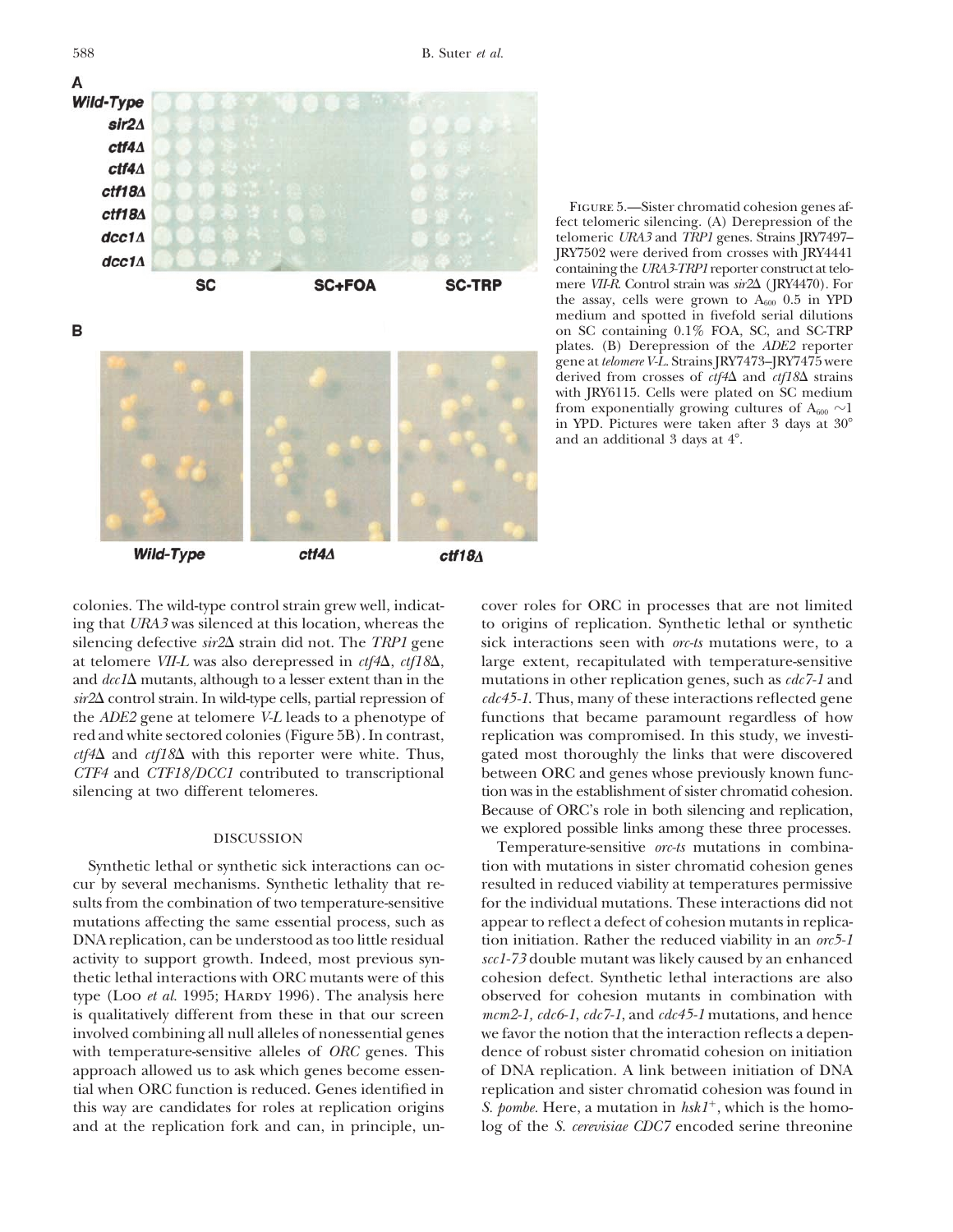BAILIS *et al.* 2003). lishment of sister chromatid cohesion.

defect compared to wild-type strain. Furthermore, the tablishment of sister chromatid cohesion, *CTF4*, *CTF18*, majority of chromosomal cohesin binding sites do and *DCC1*, also contributed to silencing of *HMR, HML*, not co-localize with origins (BLAT and KLECKNER 1999; and telomeres. A partial defect in telomeric silencing Laloraya *et al.* 2000). Thus, ORC's involvement in co- has also been observed in an *scc1-73* strain at semiperhesion is presumably not completed at replication ori-<br>missive temperature (P. KAUFMAN, personal communigins. Cohesion between sister chromatids is established cation). In principle, indirect effects on chromosome at the time of replication, presumably by processes that organization that occur in these mutants could explain occur at the replication fork. At permissive temperature, such links. A mutation in a cohesin subunit removed a the *orc2-1* mutation leads to a 30% reduction in the boundary for the spread of heterochromatin at the *HMR* number of replication forks (Shimada *et al.* 2002), and locus (Donze *et al*. 1999). Spreading of heterochromatic presumably this loss is greater the closer to the restrictive factors into the adjacent euchromatin might dilute hettemperature the mutant is grown. We speculate that erochromatin components and decreases transcripthere may be a limit to the amount of cohesion that tional silencing (Meneghini *et al*. 2003). Thus, sister can be established at any given fork. In this model, the chromatid cohesion could be important for the proper reduction in the number of replication forks in the separation and distribution of euchromatin and heteromutants leads to less cohesion, which becomes growth chromatin. limiting in cells with temperature-sensitive Scc1p. More direct models are supported by the temporal

explanation for the reduced viability in the *orc5-1 scc1-* cohesion in S phase with chromatin assembly and the 73 double mutant, other mechanisms might also con-<br>establishment of silencing (MILLER and NASMYTH 1984; tribute to the strong genetic interactions of ORC with Shibahara and Stillman 1999; Zhang *et al.* 2000; Kirchcohesion genes. *CTF4* and genes encoding components maier and Rine 2001; Li *et al.* 2001). Recent work sugof the Ctf18-RFC are sensitive to different DNA-damag- gests that cohesins have to be removed before silencing ing agents (Chang *et al.* 2002). Furthermore, cohesion is complete (Lau *et al.* 2002), which implies an inhibitory is important for recombinational repair (Sjogren and role for cohesins in silencing. Our data present the NASMYTH 2001). It is possible that the repair of broken reciprocal view that cohesion establishment contributes replication forks could lead to a dependence of *orc-ts* positively to silencing, suggesting a more complex intermutants on cohesion genes. *CTF18* also has an overlap- play between proteins involved in the two processes. ping role with *RAD24* in the replication checkpoint Defects in transcriptional silencing have been shown (NAIKI *et al.* 2001). Moreover, replication mutants for chromatin assembly factors that are associated with strongly interact with the replication checkpoint genes the replication fork (KAUFMAN *et al.* 1998; TYLER *et al. MRC1, TOF1*, and *CSM3* (Figure 1C). Thus, proper repli- 1999; SHARP *et al.* 2001). Similarly, Ctf4p and the Ctf18cation checkpoint function could be important for via- RFC complex could also affect silencing by their possible bility of *orc-ts* and other replication mutants, and the function at the replication fork. This also raises the quescohesion phenotypes in the *ctf* mutants may be an indi- tion of whether the cohesion phenotypes in  $\text{cf}4\Delta$  and rect consequence of improper DNA replication or fail- *cf18* are a consequence of a defective organization of ure of the replication checkpoint. During the final stage newly replicated chromatin. The involvement of cohesion of preparing this manuscript, work was in press that also factors in transcriptional silencing demonstrates therefore demonstrated a cohesion function for other genes that an interdependence of DNA replication, chromosome were identified in our screens (Mayer *et al*. 2004; War- structure, and proper chromosome segregation. ren *et al*. 2004). Importantly, synthetic lethal screens for DNA replication, like other DNA-dependent processes, genes interacting with  $ctf4\Delta$  and  $ctf8\Delta$  also established a must contend with the organization of DNA into nucleorole in sister chromatid cohesion for the replication somes and higher-order chromatin structures. Previous checkpoint genes *MRC1, TOF1*, and *CSM3*. work established the contribution of positioned nucleo-

and  $trf4\Delta$  and essentially none between *orc5-1* and  $trf5\Delta$ , LIPFORD and BELL 2001). The identification of multiple suggesting that the roles of Trf4p and Trf5p are mecha- genes with roles in nucleosome remodeling and histone nistically distinct from those of Ctf4p, Ctf18-RFC, and modification in our screens suggests that specific aspects other cohesion factors. Thus, it seems likely that some of chromatin structure influence replication. Mobilizacohesion factors are more intimately connected to the tion of nucleosomes by chromatin-remodeling factors replication process than others. Plasmid-loss experi- may promote origin firing or fork progression. The rements suggested that Ctf4p and Ctf18p did not directly covery of histone acetyltransferases, NAD<sup>+</sup>-dependent affect initiation of DNA replication. However, this does protein deacetylase paralogs, and chromatin-remodelnot exclude the possibility that these proteins somehow ing factors in the screen implies a deep and potentially

kinase, leads to a cohesion defect (TAKEDA *et al.* 2001; couple the initiation of DNA replication with the estab-

However, *orc5-1* alone showed no obvious cohesion We demonstrated that the genes important for the es-

Although an enhanced cohesion defect provides an coincidence of the establishment of sister chromatid

Only a slight interaction was observed between *orc5-1* somes to replication initiation at *ARS1* (Simpson 1990;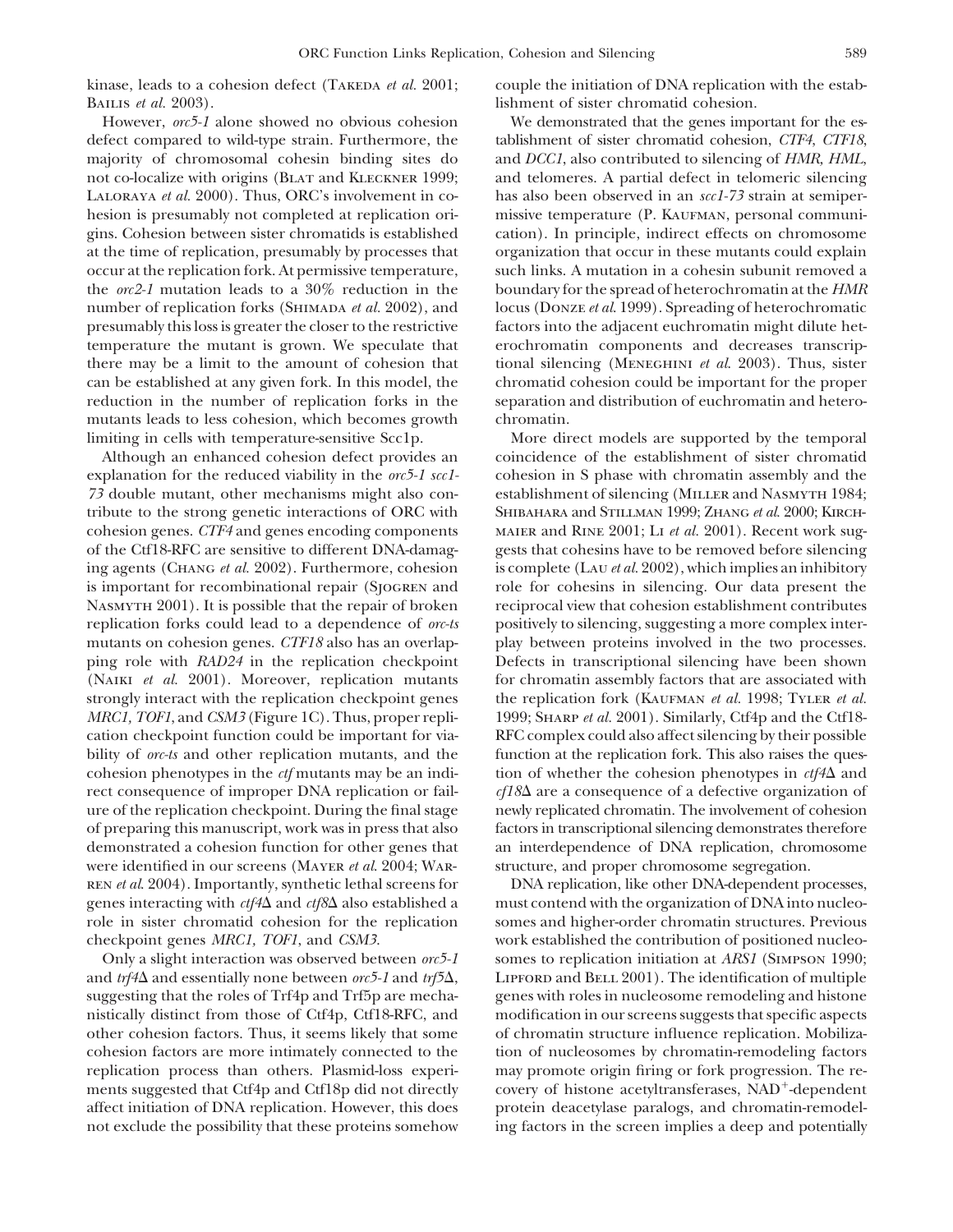We thank Douglas Koshland for plasmids pDK243 and pDK368-7. GUACCI, V., D. KOSHLAND and A. STRUNNIKOV, 1997 A direct link<br>We also thank Paul Kaufman, Rohinton Kamakaka, and David Shore between sister chromatid cohesion and We also thank Paul Kaufman, Rohinton Kamakaka, and David Shore<br>for strains and members of our labs for stimulating discussions. This<br>work was supported by the Swiss National Foundation and a European<br>Molecular Biology Orga support was provided by a National Institute of Environmental Health HAGSTROM, K. A., and B. J. MEYER, 2003 Condensin and cohesin:<br>Sciences Mutagenesis Center grant and by a grant from the National more than chromosome com Institutes of Health (GM-31105) to J.R. C.B. was supported by grants **4:** 520–534.<br> **4:** 520–534. **1: 620** F. A. SPENCER, 2001 Comment of Health Research, Genome Canada, HANNA, J. S., E. S. KROLL, V. LUNDBLAD and F. A. S from the Canadian Institute of Health Research, Genome Canada, HANNA, J. S., E. S. KROLL, V. LUNDBLAD and F. A. SPENCER, 2001<br>and Genome Ontario, G.W.B. was supported by a grant from the Saccharomyces cerevisiae CTF18 and and Genome Ontario. G.W.B. was supported by a grant from the Saccharomyces cerevisiae CTF18 and CTF4 are required for significant content of significant contential contesion. Mol. Cell. Biol. 21: 3144–3158. Canadian Institutes of Health Research and is a Research Scientist of Hardy, C. F., 1996 Characterization of an essential Orc2p-associated the National Cancer Institute of Canada.

- BAILIS, J. M., P. BERNARD, R. ANTONELLI, R. C. ALLSHIRE and S. L.<br>FORSBURG, 2003 Hsk1-Dfp1 is required for heterochromatin-<br>mediated cohesion at centromeres. Nat. Cell Biol. 5: 1111-1116. HEX S. ASTHANA and P. K. SOPGER 20
- 
- 
- 
- 
- 
- 
- 
- 
- 
- 
- visiae. Genes Dev. 13: 698–708.<br>
EDWARDS, S., C. M. LI, D. L. LEVY, J. BROWN, P. M. SNOW *et al.*, 2003<br>
Saccharomyces cerevisiae DNA polymerase epsilon and polymer-<br>
Saccharomyces cerevisiae DNA polymerase epsilon and pol
- EHRENHOFER-MURRAY, A. E., M. GOSSEN, D. T. PAR, M. R. BOTCHAN<br>and J. RINE, 1995 Separation of origin recognition complex<br>functions by cross-species complementation. Science 270: 1671-<br>1674.<br>EHRENHOFFR-MURRAY. A. E., R. T.
- role for the replication proteins PCNA, RF-C, polymerase epsilon ORC<br>and Cdc45 in transcriptional silencing in *Saccharemyees exercising* 21–30 and Cdc45 in transcriptional silencing in *Saccharomyces cerevisiae*.
- Foss, M., F. J. McNaLLy, P. Laurenson and J. Rine, 1993 Origin The origin recognition complex in silencing, cell cycle recognition complex (ORC) in transcriptional silencing and sion, and DNA replication. Mol. Biol. Cell 6 recognition complex (ORC) in transcriptional silencing and DNA replication in S. cerevisiae. Science **262:** 1838–1844.
- tion complex has essential functions in transcriptional silencing plex required for single plex required for signal cohesion. Genes Dev. 9: 911-924. and chromosomal replication. Genes Dev. 9: 911–924.<br>GARBER, P. M., and J. RINE, 2002 Overlapping roles of the spindle

assembly and DNA damage checkpoints in the cell-cycle response<br>
DNA replication. 521–534.<br>
2014-534. Guacci, V., D. KOSHLAND and A. STRUNNIKOV, 1997 A direct link<br>
DNA replication. 521–534. Guacci, V., D. KOSHLAND and A. S

- 
- 
- more than chromosome compactor and glue. Nat. Rev. Genet.<br>4: 520-534.
- 
- factor that plays a role in DNA replication. Mol. Cell. Biol. **16:** 1832–1841.
- Hartman, J. L. T., B. Garvik and L. Hartwell, 2001 Principles LITERATURE CITED for the buffering of genetic variation. Science 291: 1001–1004.<br>HARTWELL, L. H., and D. SMITH, 1985 Altered fidelity of mitotic
	-
- HE, X., S. AsTHANA and P. K. SORGER, 2000 Transient sister chroma-BELL, S. P., and A. Dutta, 2002 DNA replication in eukaryotic cells.<br>Annu. Rev. Biochem. **71:** 333–374.<br>BELL, S. P., R. KOBAYASHI and B. STILLMAN, 1993 Yeast origin recog-<br>HODGES, P. E., A. H. MCKEE, B. P. DAVIS, W. E. PAY
- nition complex functions in transcription silencing and DNA<br>
replication. Science 262: 1844–1849.<br>
BELL, S. P., J. MITCHELL, J. LEBER, R. KOBAYASHI and B. STILLMAN,<br>
1995 The multidomain structure of Orc1p reveals similari
	-
	-
- 1993 The multidiomina structure of Orch preveals smilarity to Hocavi, E., and D. Kosmickon's degities of DKA replication and transcriptional silencing. Cell<br>
ergulators of SERNARD, P., F. F. ANTERISTOR, S. GENITE, J. F. J
	-
	-
	-
	-
	-
	-
	-
	-
- EHRENHOFER-MURRAY, A. E., R. T. KAMAKAKA and J. RINE, 1999 A LIPFORD, J. R., and S. P. BELL, 2001 Nucleosomes positioned by -<br>-Murray, A. E., R. T. Kamakaka and J. Rine, 1999 A -Murray, J. R., and S. P. BELL, 2001 Nucleoso
	- Genetics 153: 1171–1182.<br>
	5. M., F. J. McNally, P. Laurenson and J. Rine, 1993 Origin The origin recognition complex in silencing, cell cycle progres-
- MAYER, M. L., S. P. GYGI, R. AEBERSOLD and P. HIETER, 2001 Identi-<br>fication of RFC(Ctf18p, Ctf8p, Dcc1p): an alternative RFC com-Fox, C. A., S. Loo, A. DILLIN and J. RINE, 1995 The origin recogni-<br>
tion complex has essential functions in transcriptional silencing<br>

plex required for sister chromatid cohesion in S. cerevisiae. Mol.
	- MAYER, M. L., I. POT, M. CHANG, H. XU, V. ANELIUNAS et al., 2004